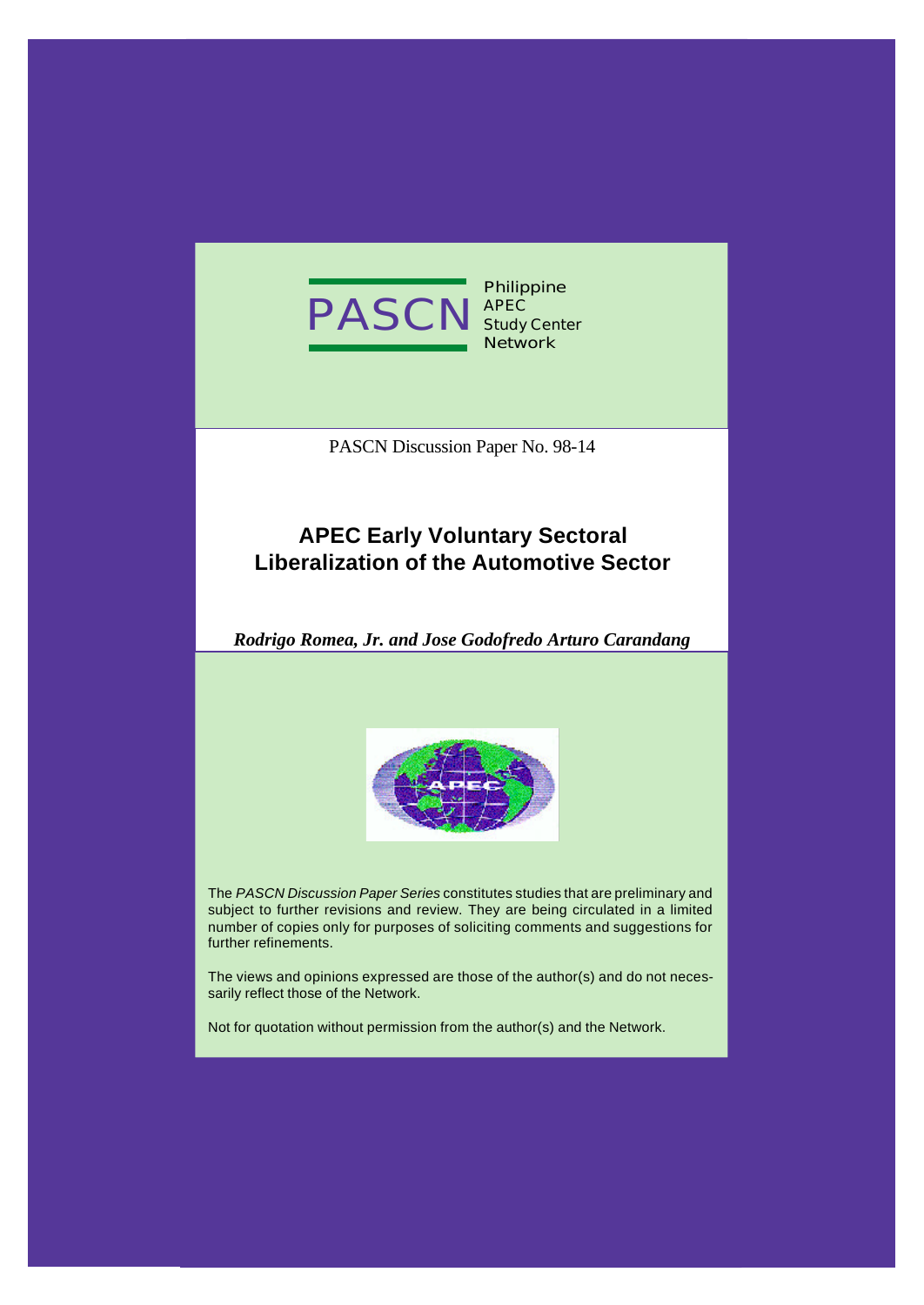

**PHILIPPINE** S TUDY C ENTER **NETWORK** 

PASCN Discussion Paper No. 98-14

# **APEC Early Voluntary Sectoral Liberalization of the Automotive Sector**

*Rodrigo Romea, Jr. and Jose Godofredo Arturo Carandang* 

November 1998

The *PASCN Discussion Paper Series* constitutes studies that are preliminary and subject to further revisions and review. They are being circulated in a limited number of copies only for purposes of soliciting comments and suggestions for further refinements.

The views and opinions expressed are those of the author(s) and do not necessarily reflect those of the Network.

Not for quotation without permission from the author(s) and the Network.

For comments, suggestions or further inquiries, please contact:

**The PASCN Secretariat**

Philippine Institute for Development Studies NEDA sa Makati Building, 106 Amorsolo Street Legaspi Village, Makati City, Philippines Tel. Nos. 893-9588 and 892-5817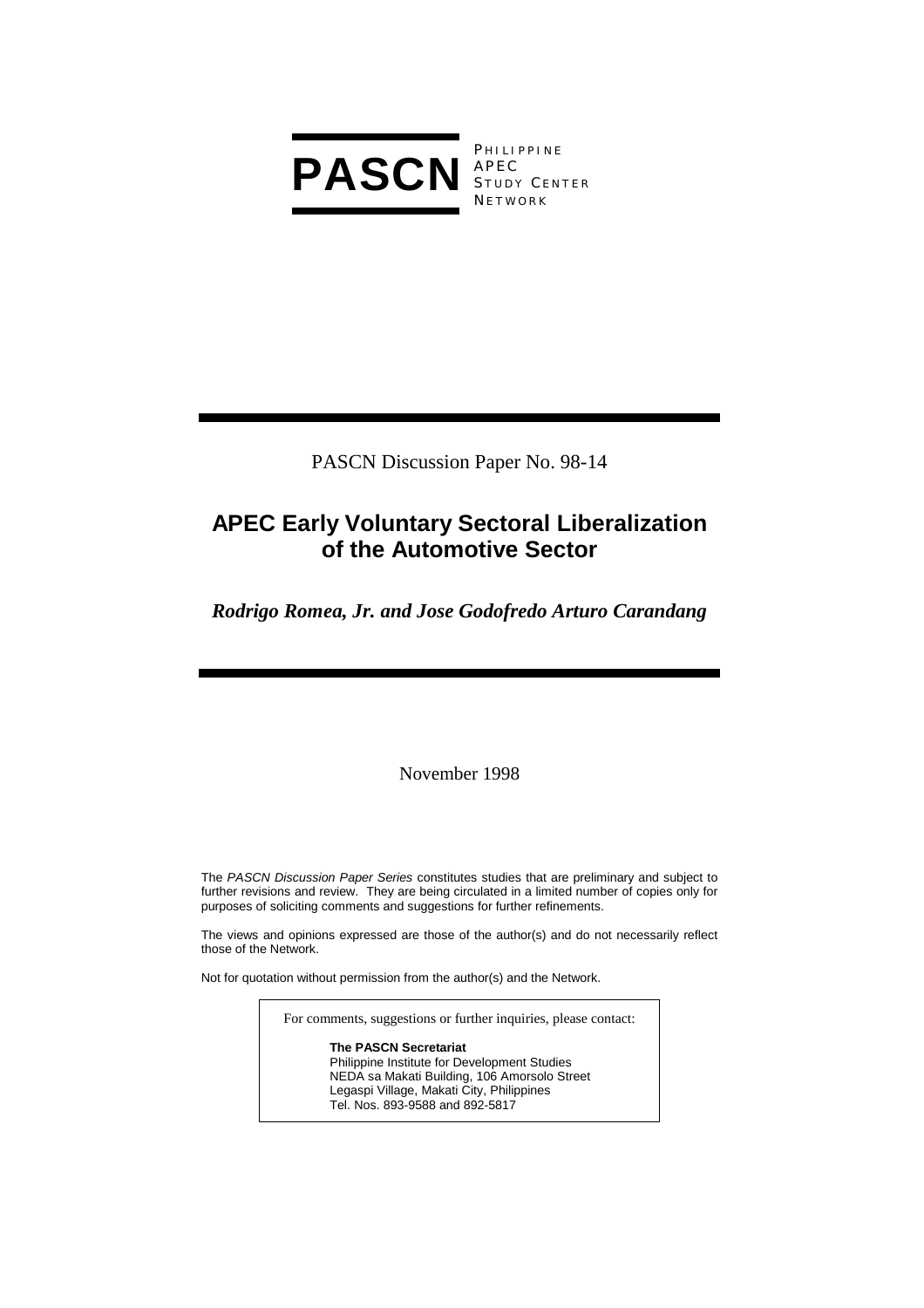# **APEC Early Voluntary Sectoral Liberalization of the Automotive Industry<sup>1</sup>**

## **Rodrigo Romea Jose Godofredo Arturo Carandang**

### **Abstract**

Early liberalization of the automotive industry within APEC was proposed by the USA. With automobiles comprising approximately 8 percent of global exports in 1995, of which 45 percent originate from the APEC region. $^2$  The industry is easily identified as one of the sectors that could greatly benefit from trade-promoting policies among within APEC.

The long-term benefits of the EVSL Program on the automotive industry were evident to all the industry participants who took part in the consultation. They however, unanimously feel that the current pace of liberalization being undertaken in the ASEAN is already quick; and that the setting of even earlier targets for the removal of existing trade barriers will be detrimental to the local industry.

 $\overline{a}$ 

<sup>1</sup> The views expressed herein do not necessarily represent the official views of the Philippine government in general, and/or the WTO/AFTA Advisory Commission in particular. This industry paper was prepared to provide some basic or background information; hence, in no way it is exhaustive. The intent is to offer the initial set of information for discussion and in the process, elicit the ideas that could be helpful in formulating the appropriate strategies in the development of this industry sector.

This industry paper is one of the 15 papers generated under the "APEC Early Voluntary Sectoral Liberalization" project which was jointly funded by the WTO/AFTA Commission and the Philippine APEC Study Center Network (PASCN) in furtherance of the general objective of undertaking consensus building activities and other necessary measures to promote the Philippines as a competitive player in the global economy.

<sup>2</sup> From the EVSL proposal paper.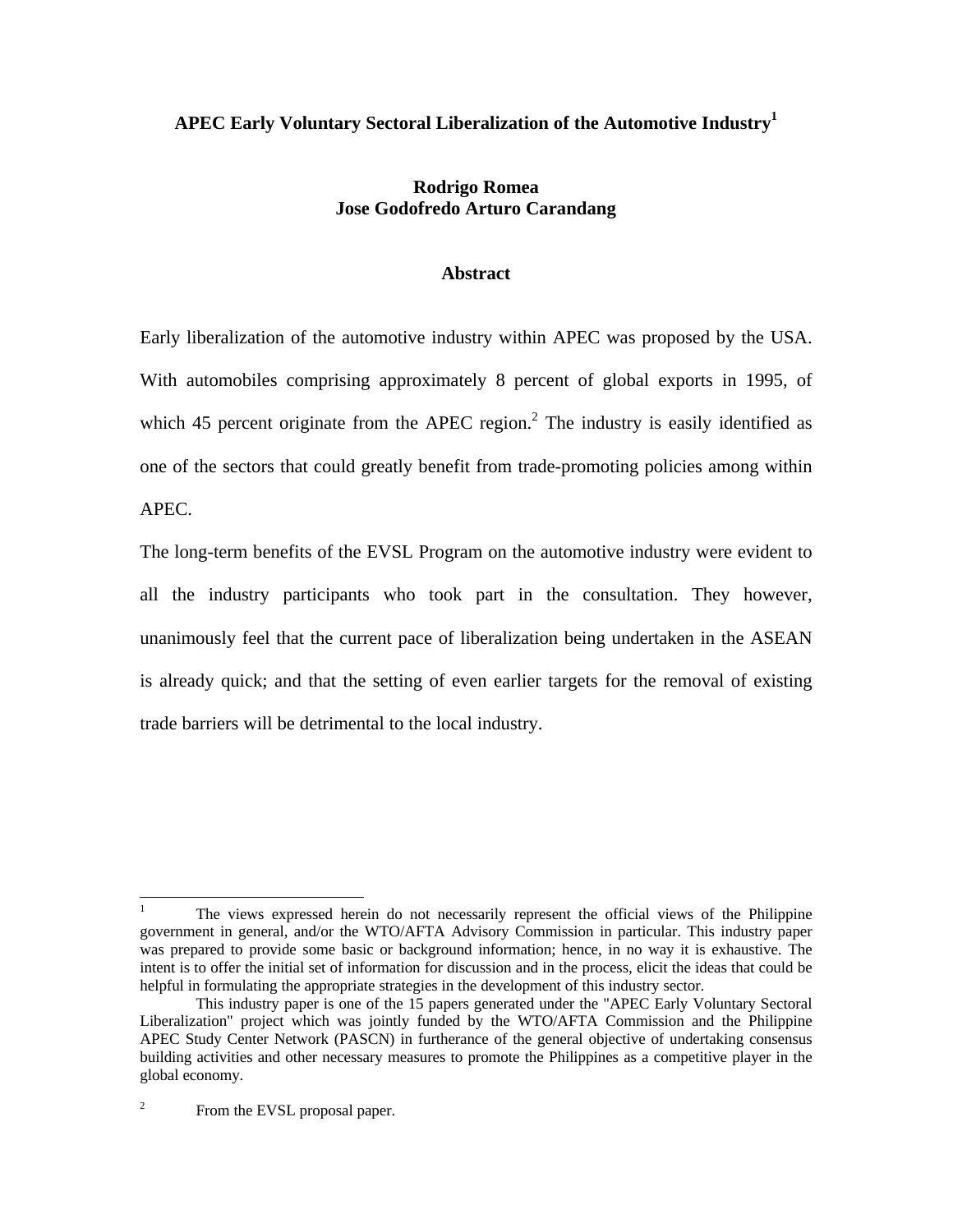### **APEC Early Voluntary Sectoral Liberalization of the Automotive Industry**

#### **Rodrigo A. Romea, Jr. and Jose Godofredo Arturo D. Carandang<sup>1</sup>**

At the fourth APEC Economic Leaders' Meeting (AELM) in Subic in November 1996, the Economic Leaders instructed their respective Trade Ministers to "identify sectors where early voluntary sectoral liberalization (EVSL) would have a positive impact on trade, investment and economic growth in the individual APEC economies as well as in the region."

In 1997, the APEC Trade Ministers identified 15 sectors for the EVSL, the list of which was endorsed during the fifth AELM in Canada. Nine of the fifteen sectors were scheduled to be finalized in June 1998 with a view for implementation beginning in 1999 while the EVSL of the remaining six sectors, which includes the automotive industry, was to be assessed and reviewed by the Ministers in June 1998 and their findings would be submitted during the AELM in November 1998 in Malaysia.

### **Objective and Structure of the Paper**

The objective of this paper is to define the Philippine position and strategy in the APEC EVSL program to enable the country to maximize the benefits it could get from the EVSL initiative. The position was drawn up through consultations with the representatives of the concerned industry associations.

This paper also tackles an overview of the Philippine Automotive Industry – a brief historical account of relevant developments, its strengths and weaknesses, and the current issues currently hounding it. Finally, the paper gives the recommendations of the authors on the specific measures being proposed under the APEC EVSL program.

### **Motive for Automotive Industry's Inclusion in the EVSL Program<sup>2</sup>**

Automotive exports account for 11 percent of the APEC region's total exports. In 1995, Global automotive exports totalled over US\$500 B, approximately 8 percent of which was with APEC member economies accounting for US\$228 B, or approximately 45 percent. In the same year, total motor vehicle sales and production in APEC member economies totalled 29.4 million and 31.7 million units respectively, accounting for approximately 57 percent of global sales and 61 percent of global production.

The automotive sector is an important driver in the economic and social development of the Asia Pacific region. However, trade and investment measures in the region continue to foster economic distortions in the sector, including the fragmentation of the region's industry, lack of efficient scales of production and production over-capacity. These and other distortions have led not only to the inefficient use of limited resources but also conflict among APEC economies.

Addressing these issues is in the broad interest of all APEC economies, to enable the automotive sector to become the leader in the continuing economic growth of the region. With the significant backward and forward linkages characteristic of the auto sector as an industrial pillar, trade facilitation and improvement in the efficiency of automotive production in the region as an outcome of this work plan will have a multiplier effect in terms of the beneficial consequences throughout APEC

-

<sup>1</sup> Industrial Economists of the School of Economics, University of Asia and the Pacific. The authors would like to thank Ms. Lanie Reyes and Ms. Terrie Gutierrez for their assistance.

<sup>&</sup>lt;sup>2</sup> From the EVSL Proposal Paper.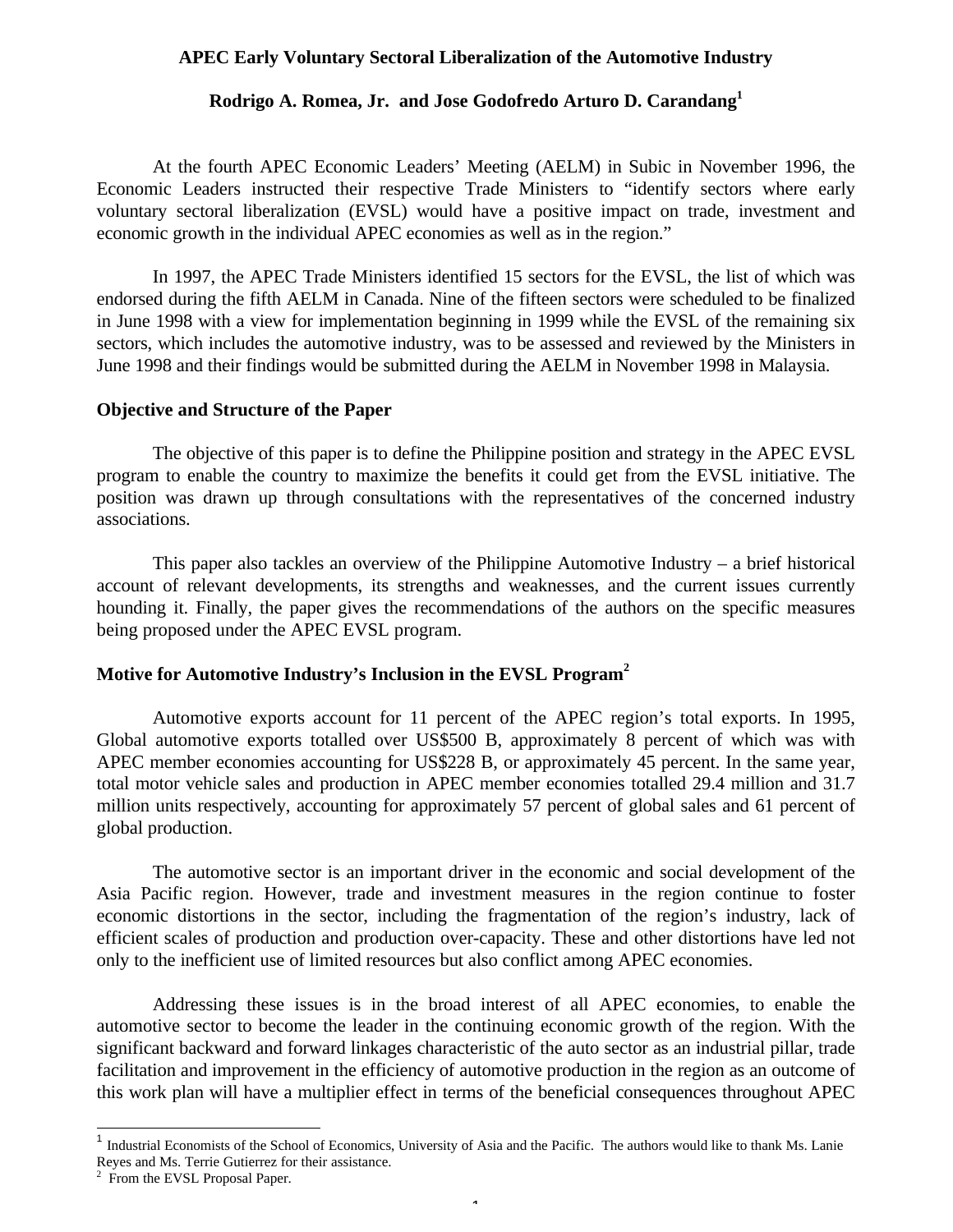economies. The work plan for this sector will also promote greater awareness of the best available safety and environmental technology, thus contributing to the improvement of levels of safety and environmental protection in the APEC region.

#### **Policies Affecting the Philippine Automotive Industry**

The first motor vehicle program in the country was the Progressive Motor Vehicle Program (PMVP), created in 1972. The program had three sectors: (1) the Progressive Car Manufacturing Program (PCMP); (2) the Progressive Truck Manufacturing Program (PTMP); and (3) the Progressive Motorcycle Manufacturing Program (PMMP). The PMVP's goal was to develop the local automotive parts manufacturing industry and so to achieve this, the program implemented several anti-importation policies, reasoning that there was a need to protect a then budding industry. Policies implemented were banning of importation of completely-built-up units (CBUs), imposing steep tariffs on automotive parts, limiting the number of motor vehicle assemblers to five, and requiring assemblers to use local parts for their products.

The motor vehicle industry grew and with it, the automotive parts manufacturing industry. While before the program, there were only 32 automotive parts firms, this number ballooned to more than 220 manufacturers supplying the assemblers. When the country was plunged into political chaos in 1983, whatever economic gains achieved in the past were reversed. By 1984 only Mitsubishi and Nissan Motors remained in the program, as Ford, General Motors, and Toyota Delta Motors pulled out of the country.

When President Aquino took office in 1986, the industry was in its death throes. The government replaced the PMVP with the Motor Vehicle Development Program (MVDP), whose thrusts were to develop the motor parts industry, promote technology transfer, generate employment and increase foreign-exchange savings and earnings. The new program automatically replaced PMVP's subsector programs with the Car Development Program (CDP), Commercial Vehicle Development Program (CVDP) and the Motorcycle Development Program (MDP). From 40 motor parts companies, the industry grew to 164 in 1992.

*Car Development Program.* Pursuant to Executive Order (EO) No. 248, the PCMP was replaced by CDP through Memorandum Order (MO) No. 136. CDP covers the manufacture and assembly of passenger cars with up to 2,800 c.c. engine displacement. This program required all imported passenger cars to be completely-knocked-down (CKD) units and disallowed the importation of new and second-hand CBU units. Assemblers also had to comply with a minimum vehicle local content.

*Commercial Vehicle Development Program.* With the implementation of Memorandum Order (M.O.) No. 157, the PTMP was replaced by CVDP. The government thought that the economy could be stimulated by better means of transport of goods, services, and persons, and so to achieve this, the commercial vehicle manufacturing industry can play a key role.

The CVDP covered the following vehicle categories: (a) Category I: Asian Utility Vehicles-up to 3,000 kg gross vehicle weight (g.v.w.); (b) Category II: Light Commercial Vehicles - up to 3,000 kg g.v.w; (c) Category III: 3,001 to 6,000 kg g.v.w; (d) Category IV: 6,001 to 18,000 kg g.v.w. and (e) Category V: 18,001 kg and over. The government defined Asian Utility Vehicles (AUVs) as commercial vehicles that are originally Philippine-designed or similarly designed low-cost vehicles with a higher local content than Light Commercial Vehicles (LCVs) and with a gross volume weight (GVW) of up to three tons. The LCV refers to a commercial vehicle other than an AUV that may be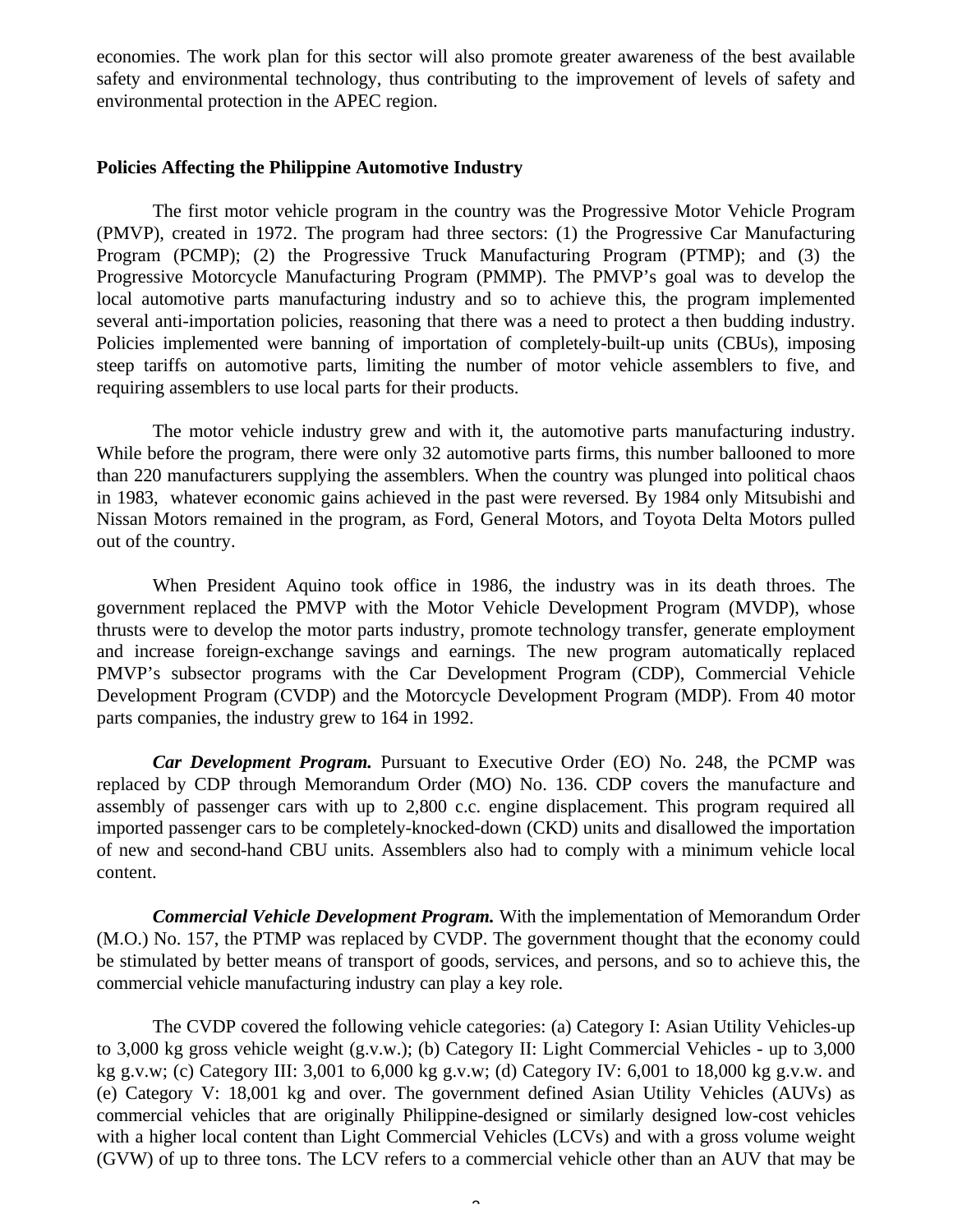classified as a light truck (e.g. pick-up, delivery van, commuter, etc.) with GVW of up to three tons. Truck refers to a medium or heavy vehicle of more than three tons GVW and used specifically for the transport of goods and services. Bus refers to a vehicle that is generally accepted and specifically designed for the transport of persons.

*Motorcycle Development Program.* Under EO No. 226 through MO 160, the PMMP was replaced by MDP. MDP covers two-wheeled and three-wheeled motorcycles with no limit to engine displacements. Only existing Board of Investments (BOI)-registered participants of the PMMP are qualified to participate in the MDP under the two categories mentioned above, while new participants may be allowed for three-wheeled motorcycles only.

*Memorandum Order 346.* In 1996, President Ramos amended the MVDP (M.O. 136, 157, 160) through M.O. 346, under which additional objectives were incorporated. These objectives were to increase exports of automotive parts and components, to support accelerated rural development and to encourage and assist the development of the nonformal automotive industry.

Under MO 346, CBU units were opened to the local LCV and AUV markets. Moreover, participants in categories I and II shall no longer be required to comply with the local content vehicle requirement. By year 2000, this requirement shall be abolished for all categories in line with the Agreement on Trade-Related Aspects of Investment Measures under the General Agreement on Tariff and Trade (GATT).

Prior to the amendment, the automotive industry as a whole was only allowed to import CKD packs for assembly in the country. Most of the CKDs came from Japan and Korea and these consisted of parts and components and sub-assemblies such as bodies and chassises.

#### **Industry Performance**

Studies show that the industry is very responsive to movements of income and prices. Based on the figure below, when the Gross National Product (GNP) declined by 1.5percent in 1983, the gross value-added (GVA) of transport equipment also went down by 18.4 percent. On the other hand, when the GNP went up by 4.6 percent in 1987, GVA shot up by 18.9 percent. For every 1 percent increase in GNP the GVA notches up by more than 2 percent.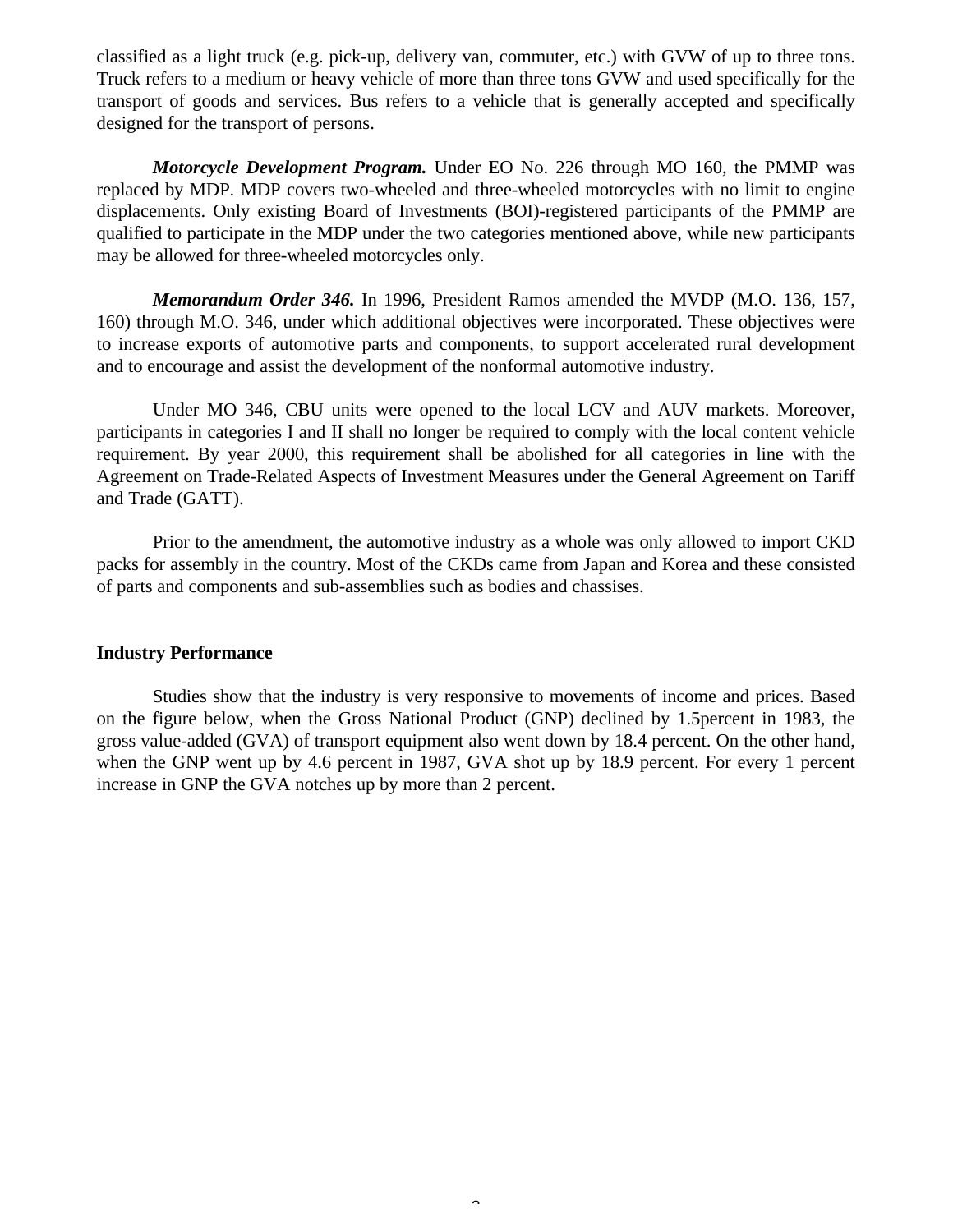

**Figure 1. GVA Transport Equipment vs. GNP (percent growth)**

Source: National Income Accounts (NIA)

*Sales Performance.* In the last quarter of the century, industry sales managed to grow in double-digit figures despite the boom and bust cycles that characterized the economy. From 1971 to 1996, it grew at an average pace of 11.1 percent and from 1987 to 1996, under the MVDP, it posted an average growth of 39.3 percent, the highest growth registered by the industry. However, the growth slowed down to 28.0 percent from 1992 to 1996 due to the shrinking of the country's income.

In 1996, industry sales totalled 162,095 units, a growth of 26.5 percent. This was attributed to the exceptional increase in LCV sales, trucks and buses, and passenger cars. Trucks and buses sales skyrocketed by 48.7 percent to 5,583 units, the highest among the product segments in the industry. The next highest registered growth was from LCVs with 42.36 percent followed by passenger cars with 25 percent growth. On the other hand, AUV sales went down by 1.0 percent, a sign of market correction from 1995 when sales leaped by 1973 percent due to the strong demand for AUVs, particularly the Toyota Tamaraw FX, which are used as taxis, and the easy car financing schemes by banks.

 $\overline{a}$ 

| Category                | 1987-96 | 1992-96 | 1995-96 |
|-------------------------|---------|---------|---------|
| Passenger Cars          | 36.1    | 26.1    | 25.0    |
| <b>LCV</b>              | 44.2    | 23.7    | 42.3    |
| <b>AUV</b>              | 70.4    | 87.2    | (1.2)   |
| <b>Trucks and Buses</b> | 26.5    | 18.9    | 48.7    |
| Total                   | 39.3    | 28.0    | 26.5    |

**Table 1. Compounded Annual Growth Rate (percent), Automotive Industry Sales**

Source of Basic Data: CAMPI, NIA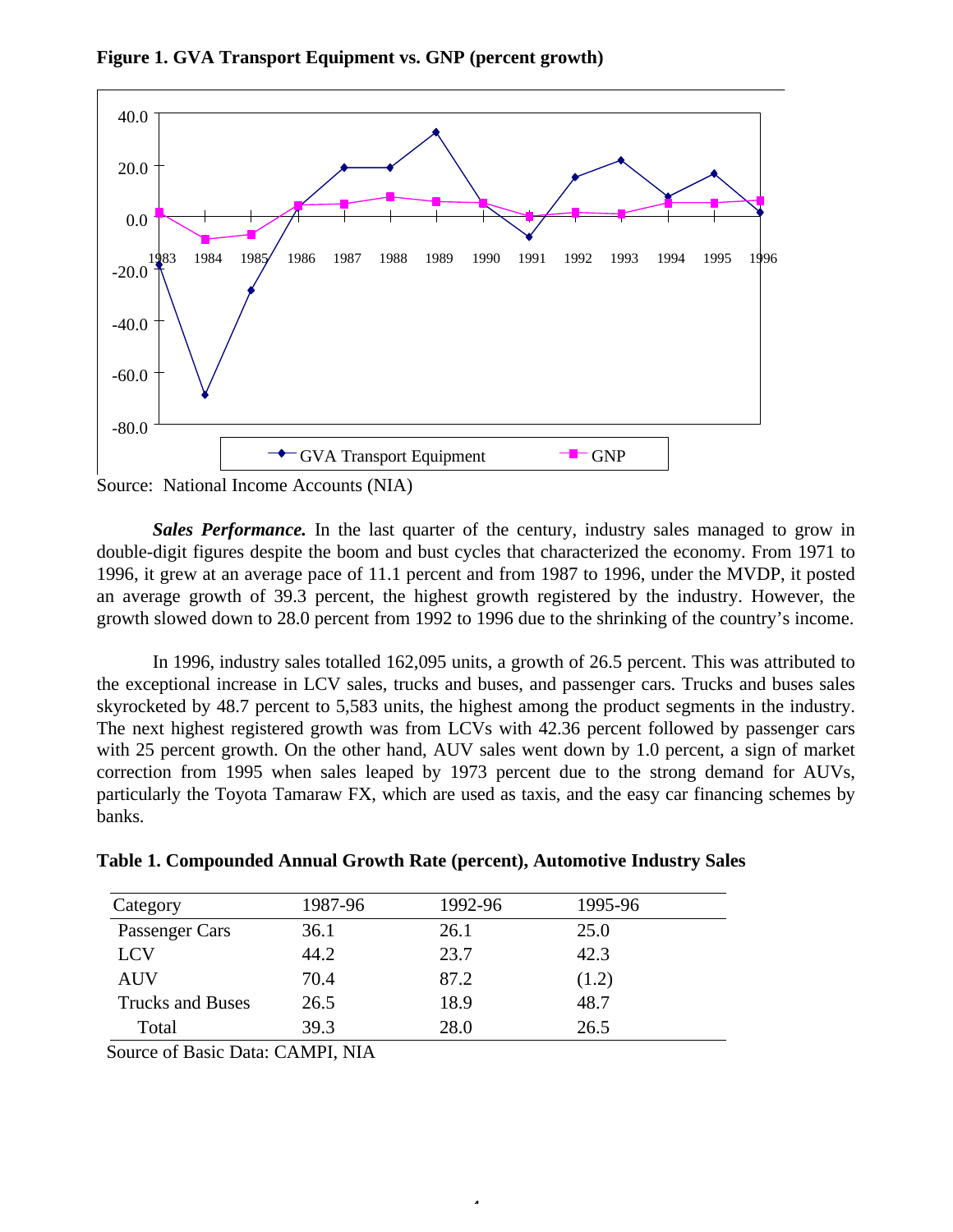

**Figure 2. Historical Sales Trend by Product Segments**

In the first quarter of 1998, passenger car sales plunged by 47.2 percent to 11,084 units. For LCVs, sales dropped by approximately 25 percent, while AUVs fell by about 47 percent. Trucks and buses sales dropped by almost by 50 percent. However, industry players expect that this slowdown is temporary and that the market will perk up once external disturbances (like currency speculations) die down.

*Exports.* Most automotive parts are still imported while a few are sourced locally. Local parts include windshields, tempered glass, wiring harness, horns, rubber moldings, exhaust systems, tires, magwheels, batteries, upholstery and carpets, radiators, airconditioners, insulations, etc. Their contribution to automotive exports in 1995 and 1996 are given in the following table:

| FOB Value in US \$ 000        |         |                         |         |                  |                           |
|-------------------------------|---------|-------------------------|---------|------------------|---------------------------|
|                               | 1996    | percent<br><b>SHARE</b> | 1995    | percent<br>SHARE | Growth<br>Rate<br>1995-96 |
|                               |         |                         |         |                  |                           |
| 1. Wiring Harness             | 469,260 | 57.07                   | 442,042 | 58.47            | 6.16                      |
| 2. ABS Controls               | 129,089 | 15.7                    | 85,360  | 11.29            | 51.23                     |
| 3. Gear Boxes (Transmission)  | 85,779  | 10.43                   | 94,807  | 12.54            | $-9.52$                   |
| 4. Car Stereos                | 51,581  | 6.27                    | 76,955  | 10.18            | $-32.97$                  |
| 5. Body Parts/Other Parts/    | 33,576  | 4.08                    | 12,954  | 1.71             | 159.19                    |
| 6. Alloy Wheels, Parts/Access | 15,492  | 1.88                    | 11,546  | 1.53             | 34.18                     |
| 7. Car Speakers               | 14,698  | 1.79                    | 10,173  | 1.35             | 44.48                     |
| 8. Auto Batteries             | 8,654   | 1.05                    | 9,212   | 1.22             | $-6.06$                   |
| 9. V-Belts                    | 4,282   | 0.52                    | 3,728   | 0.49             | 14.86                     |
| 10. Radiators                 | 3,448   | 0.42                    | 3,191   | 0.42             | 8.05                      |
| 11. Lights & Signals          | 1,302   | 0.16                    | 1,150   | 0.15             | 13.22                     |
| 12. Silencer/Exhaust System   | 1,147   | 0.14                    | 720     | 0.1              | 59.31                     |
| 13. Parts of Crane Trucks     | 907     | 0.11                    | 1,474   | 0.19             | $-38.47$                  |
| 14. Oil/Fuel/Air Filters      | 1,349   | 0.16                    | 1,748   | 0.23             | $-22.83$                  |

**Table 2. Major RP Exports of Automotive Parts/Accessories.**

Source: CAMPI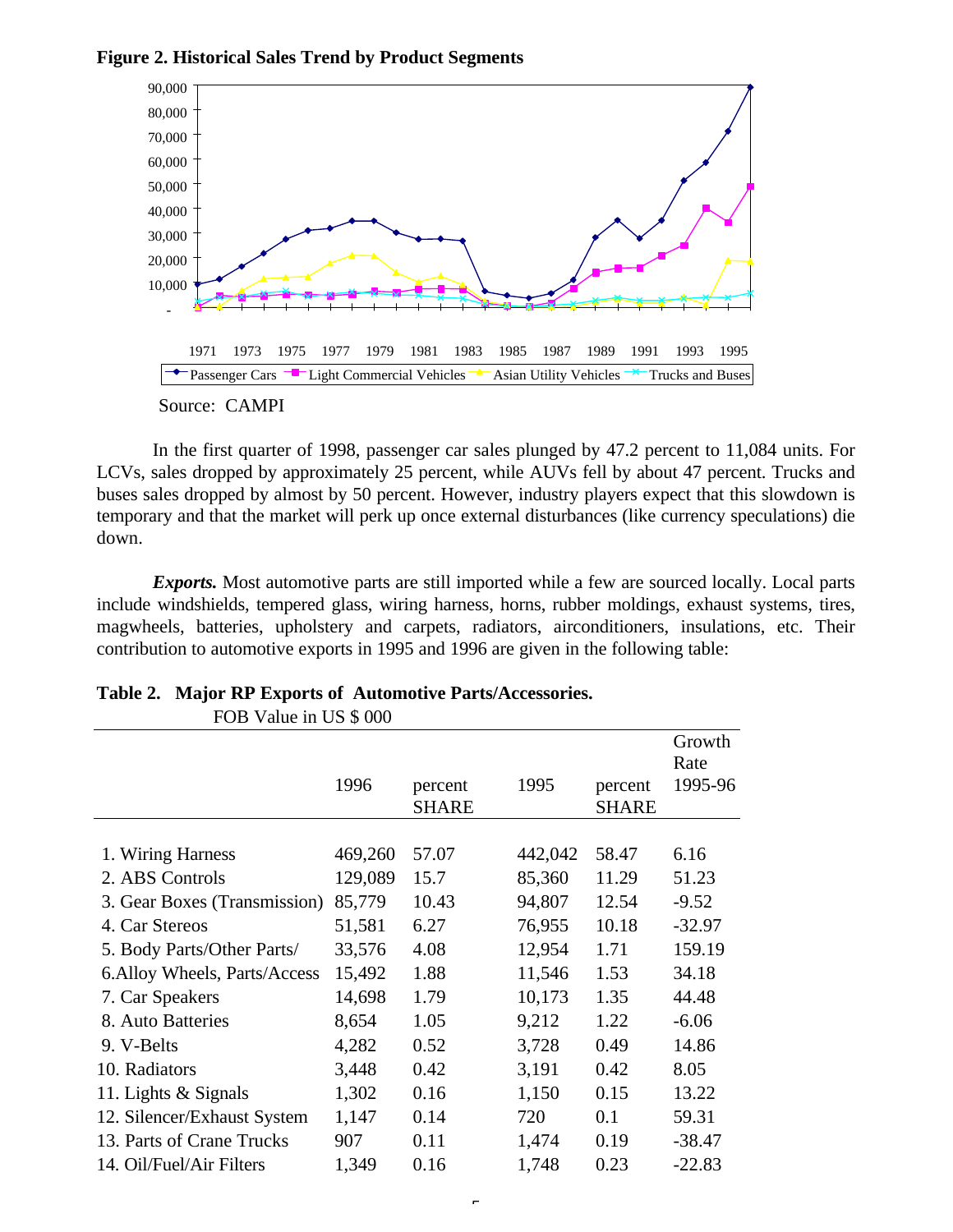| 15. Tires                  | 394     | 0.05     | 786            | 0.1            | $-49.87$ |
|----------------------------|---------|----------|----------------|----------------|----------|
| 16. Seats                  | 224     | 0.03     | 69             | 0.01           | 224.64   |
| 17. Bumper/Parts           | 136     | 0.02     | 10             | $\overline{0}$ | 1260.00  |
| 18. Axles/Wheels/Parts     | 197     | 0.02     | $\overline{0}$ | $\theta$       | Na       |
| 19. Steering Wheels/Column | 81      | 0.01     | $\Omega$       | $\Omega$       | Na       |
| 20. Clutches               | 43      | 0.01     | 50             | 0.01           | $-14.00$ |
| 21. Shock Absorbers/Parts  | 36      | $\theta$ | 0              | $\theta$       | Na       |
| 22. Safety Glass           | 38      | $\Omega$ | 28             | $\Omega$       | 35.71    |
| 23. Others                 | 493     | 0.06     | 51             | 0.01           | 866.67   |
| <b>TOTAL</b>               | 822.206 | 100      | 756,054        | 100            | 8.75     |

Source: MVPMAP

In 1996, total exports of Road Vehicles (code 78) reached US\$315M, up by 32 percent from the previous year's level of US\$238M. About 85 percent of the total receipts came from parts and accessories amounting to US\$269M or an increase of 29 percent from the previous year's post. Bulk of these products was shipped to Germany (US\$93M) and Thailand (US\$57M). One will notice the discrepancy in these figures with those on the table. This can be attributed to the classification of some major articles like wiring harnesses under another Product Code.

### **Table 3. Road Vehicle Exports (in FOB Thousand US Dollars)**

|                                              | 1994      | 1995      | 1996      |
|----------------------------------------------|-----------|-----------|-----------|
| Motor Cars & others for Transport of Persons | 279.8     | 2.464.3   | 230.1     |
| Motor Vehicles for Goods and Special Purpose | 453.2     | 162.7     | 12.4      |
| Road Motor Vehicles, NES                     | 654.6     | 2.411.6   | 2.492.7   |
| Parts & Accessories                          | 165,691.7 | 208,565.6 | 269,646.7 |
| Motorcycles & Cycles; Invalid Carriages      | 12,707.9  | 24,439.2  | 38,015.8  |
| Trailers & Semi-trailer; Transport Container | 397.4     | 343.5     | 4.733.9   |
| <b>Grand Total</b>                           | 180,184.7 | 238,386.9 | 315,131.6 |
|                                              |           |           |           |

Source: Foreign Trade Statistics

*Imports.* Imported parts for motor vehicle assembly operations include engines, chassis, transmissions, panels, fuel tanks, axles, headlights, break pads, and dashboards from Taiwan, Japan, and Korea. The total import bill reached US\$1.9B in 1996, a growth of 23 percent from 1995's US\$1.5B. A big portion of it came from motor cars and other vehicles for the transport of persons accounting for 42 percent share of the total while the rest share 15 to 16 percent, with exception of trailers and transport container. Almost all of the vehicles and parts were imported in Japan.

The domestic car market in the Philippines is largely import dependent with the local content almost not playing a significant factor in the computation of the value added in the economy's income. Although local content requirement is currently set at 45 percent, this already includes the cost of assembly.

The importation of motor cars used for transporting persons has been growing at an annual average rate of 28.2 percent from the period 1992-96 while 42.5 percent from the period 1987-96.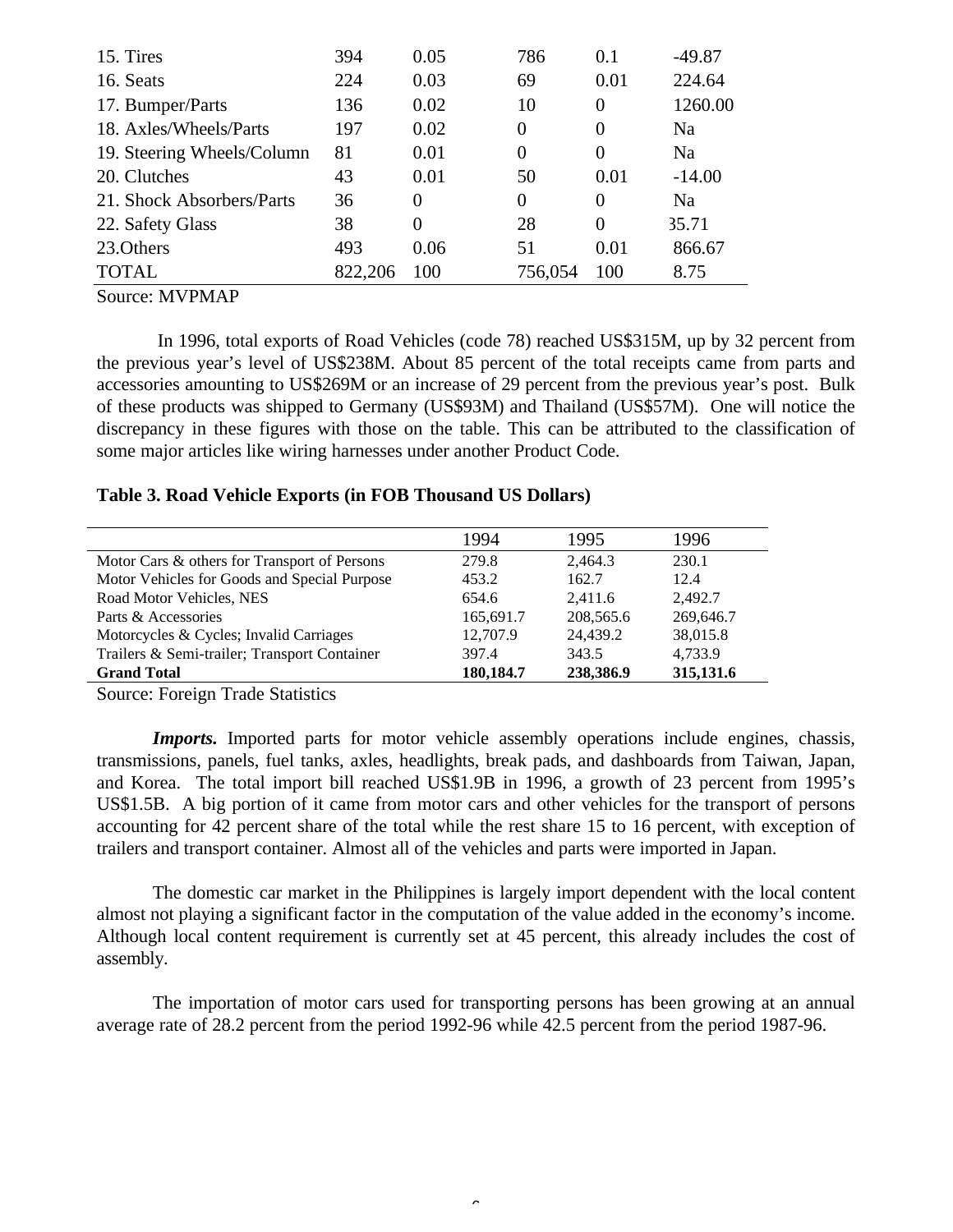|                                              | 1994    | 1995    | .996    |
|----------------------------------------------|---------|---------|---------|
| Motor Cars & others for Transport of         | 541.0   | 694.9   | 788.7   |
| Persons                                      |         |         |         |
| Motor Vehicles for Goods and Special         | 193.7   | 251.1   | 281.7   |
| Purpose                                      |         |         |         |
| Road Motor Vehicles, NES                     | 37.7    | 139.9   | 293.1   |
| Parts & Accessories                          | 202.9   | 276.9   | 296.1   |
| Motorcycles & Cycles; Invalid Carriages      | 112.6   | 138.2   | 182.6   |
| Trailers & Semi-trailer; Transport Container | 9.1     | 15.9    | 22.2    |
| <b>Grand Total</b>                           | 1,096.9 | 1,516.9 | 1,864.4 |

## **Table 4. Road Vehicle Imports (CIF Value in Million US Dollars)**

Source: Foreign Trade Statistics

# **Table 5. Import Value and Compounded Annual Growth Rate, Motor Vehicles and Parts for the Transport of Persons**

|      | CIF, US\$   |         | CAGR (percent) |
|------|-------------|---------|----------------|
| 1980 | 71,839,853  | 1980-96 | 16.2           |
| 1987 | 32,582,182  | 1987-96 | 42.5           |
| 1992 | 291,607,128 | 1992-96 | 28.2           |
| 1995 | 694,860,211 | 1995-96 | 13.5           |
| 1996 | 788,711,345 |         |                |

Source: Foreign Trade Statistics

Overall, imports and exports of automotive products have been increasing since 1991 (See Table 6). Trade with APEC countries has been the greater bulk of these figures but it seems that this has been decreasing since 1994 for exports and since 1993 for imports. Their values and the shares of APEC and those of the major trading partners of the Philippines are given in Table 7.

## **Table 6. Value of RP Automotive Trade in million US\$**

|      |       | <b>EXPORTS</b> |          |         | <b>IMPORTS</b> |          |
|------|-------|----------------|----------|---------|----------------|----------|
|      | Total | <b>APEC</b>    | non-APEC | Total   | <b>APEC</b>    | Non-APEC |
| 1991 | 222.1 | 215.4          | 6.7      | 470.3   | 421.8          | 48.5     |
| 1992 | 324.3 | 310.5          | 13.8     | 590.9   | 543.0          | 48.0     |
| 1993 | 405.6 | 392.9          | 12.7     | 848.0   | 793.0          | 54.9     |
| 1994 | 608.5 | 564.1          | 44.5     | 1.031.2 | 925.1          | 106.0    |
| 1995 | 680.4 | 585.1          | 95.4     | 1.413.8 | 1,243.4        | 170.3    |
| 1996 | 784.4 | 654.9          | 129.4    | 1.776.3 | 1.511.9        | 264.3    |

Source: Foreign Trade Statistics

### **Table 7. Share of APEC Countries in RP Automotive Trade in percent**

|      |             | <b>EXPORTS</b> |             | <b>IMPORTS</b> |  |  |
|------|-------------|----------------|-------------|----------------|--|--|
|      | <b>APEC</b> | non-APEC       | <b>APEC</b> | non-APEC       |  |  |
| 1991 | 96.97       | 3.03           | 89.69       | 10.31          |  |  |
| 1992 | 95.74       | 4.26           | 91.88       | 8.12           |  |  |
| 1993 | 96.87       | 3.13           | 93.53       | 6.47           |  |  |
| 1994 | 92.69       | 7.31           | 89.71       | 10.29          |  |  |
| 1995 | 85.98       | 14.02          | 87.95       | 12.05          |  |  |
| 1996 | 83.50       | 16.50          | 85.12       | 14.88          |  |  |

Source: Foreign Trade Statistics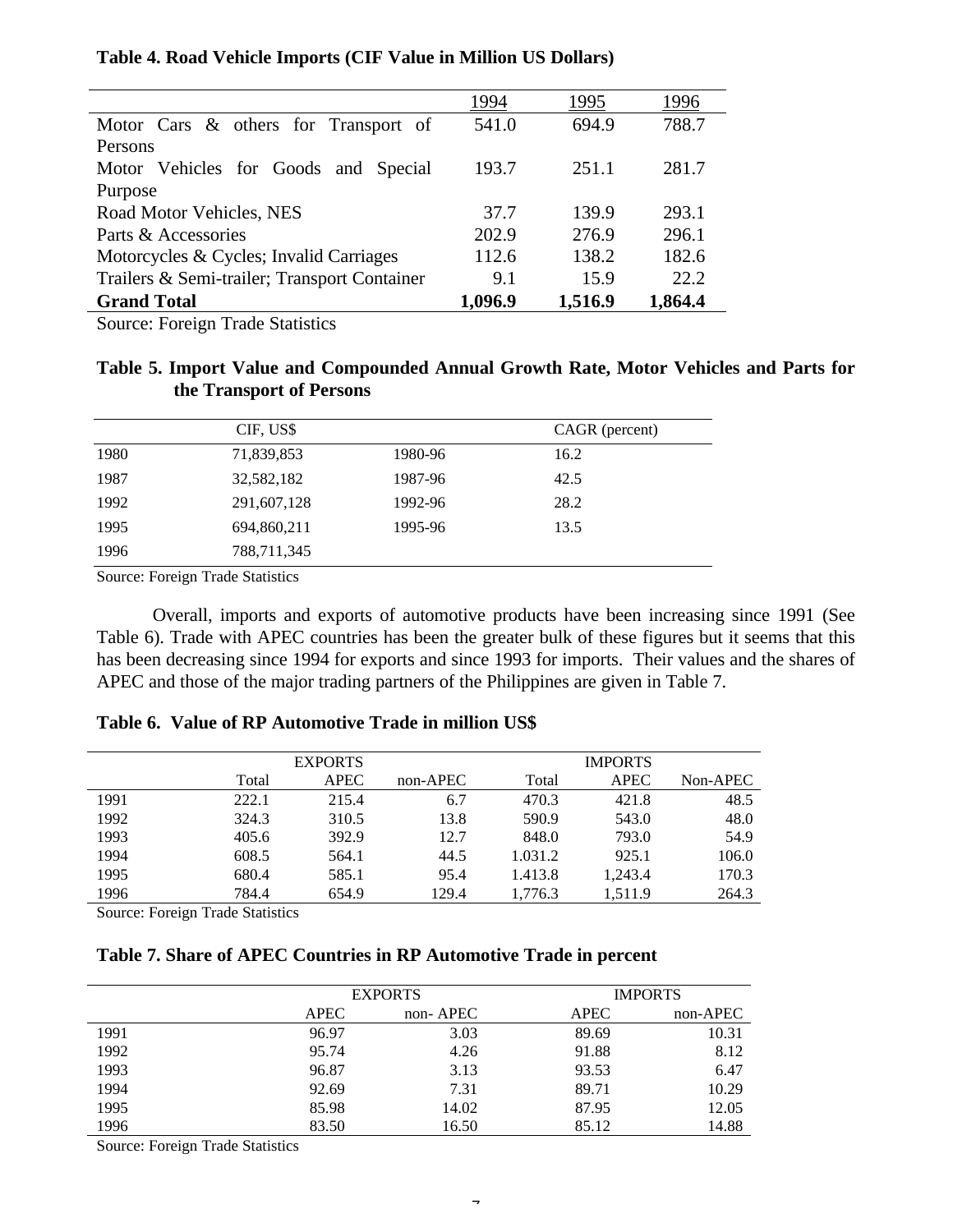|      | <b>EXPORTS</b> |          | <b>IMPORTS</b> |       |       |            |
|------|----------------|----------|----------------|-------|-------|------------|
|      | Japan          | Thailand | USA            | Japan | Korea | <b>USA</b> |
| 1991 | 44.98          | 4.37     | 45.54          | 76.80 | 4.77  | 5.26       |
| 1992 | 36.74          | 3.29     | 54.61          | 86.04 | 1.66  | 3.75       |
| 1993 | 26.80          | 7.30     | 61.18          | 86.44 | 2.19  | 4.63       |
| 1994 | 22.92          | 8.52     | 58.34          | 81.41 | 4.23  | 4.02       |
| 1995 | 29.48          | 9.66     | 42.43          | 76.83 | 5.95  | 5.02       |
| 1996 | 35.80          | 8.05     | 34.82          | 69.30 | 10.60 | 5.04       |

## **Table 8. Share of Major Trading Partners in RP Automotive Trade in percent**

Source: Foreign Trade Statistics

*Linkages.* The motor vehicle industry has extensive linkages with industries such as basic metal, mining and quarrying, motor vehicle parts and accessories, chemicals and chemical products, petroleum, rubber and plastic products, and other transport equipment. Most companies in these support industries are joint ventures between local and Japanese companies and their performance depends much on the growth of the motor vehicle industry.

Assemblers of CKDs have the strongest linkages with the support industries than semiknocked-down (SKD) and CBU vehicles for two reasons. One, government requires that assembled vehicles contain locally made parts. Two, assemblers buy locally made parts instead of imported ones since local prices are competitive because of tariffs slapped on imports.

*Investments.* From 1990 to 1997, more than P9.4 billion (B) investments in the automotive industry were registered with the BOI, generating over 14,622 additional jobs. Majority was for motor vehicle parts, accessories, and components. The biggest was for the assembly of transmissions, amounting to P3.5B and generating 331 jobs. The second biggest investment was in the manufacture of wiring harnesses, amounting to P1.7B and creating 5,571 jobs.

| <b>Production Activity</b>                 | Project Cost | Employment |
|--------------------------------------------|--------------|------------|
|                                            |              |            |
| Air-conditioning parts $&$ components      | 405,684      | 1,468      |
| Aluminum alloy wheels                      | 575,926      | 1,403      |
| Batteries, plates, electrolyte, separators | 232,989      | 826        |
| Exhaust system                             | 106,589      | 207        |
| Filters                                    | 24,253       | 97         |
| Iron castings                              | 60,900       | 273        |
| Leaf spring                                | 462,656      | 820        |
| Metal pressed parts                        | 190,635      | 95         |
| Radiators                                  | 745,506      | 262        |
| Recapped & retreated tires                 | 343,789      | 439        |
| Wiring harness                             | 1,672,653    | 5,571      |
| Engines, axles, transmission parts         | 3,547,857    | 331        |
| Others                                     | 1,068,173    | 2,830      |
| Source: BOI                                |              |            |

### **Table 9. BOI Registered Investments (P '000), 1990-1997**

Since 1993, members of the MVDP, on the other hand, have registered equity investments worth more than P290 million. However, issues like used car import liberalization, currency and political stabilization are still to be addressed before the automotive industry can decide if additional equity investments are needed in the country.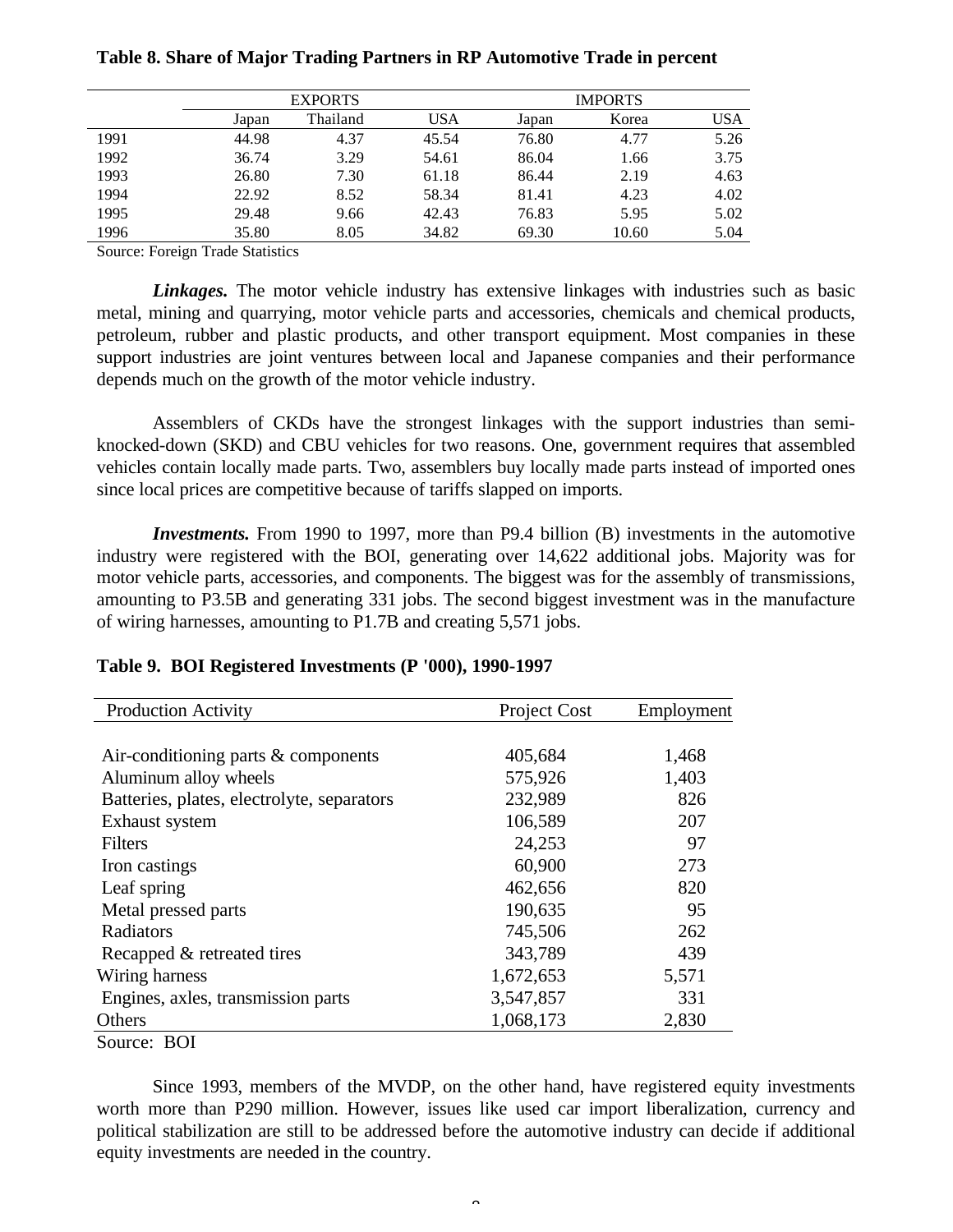| Year  | Amount (P000) |  |
|-------|---------------|--|
| 1992  |               |  |
| 1993  | 204,331       |  |
| 1994  |               |  |
| 1995  | 1,239         |  |
| 1996  | 84,486        |  |
| Total | 290,056       |  |

Source: BOI

# **Summary of Strengths and Weaknesses**

# **Strengths**

- 1. Highly trained manpower. The country's labor force is highly literate, trainable, and still relatively cheaper than those of developed countries and tiger economies in the ASEAN region.
- 2. Big market potential. Vehicle ownership is still one of the lowest in the ASEAN region. Thailand, which has roughly the same population as the Philippines, sells almost three times as many vehicles.
- 3. Has a definite niche in the market. Industry participants see the Asian Utility Vehicle (AUV) as a product worth developing as it has great export potential.

# **Weaknesses**

- 1. No economies of scale at the moment. Automotive manufacturing is a capital-intensive undertaking. It needs a big market to be able to survive but which is not the case in the local market at present.
- 2. Dependence on financing schemes. A good bulk of purchases of motor vehicles are done through financing since their prices are more expensive than those in other countries. Hence, sales are very vulnerable to high interest rates.
- 3. Most parts producers are small and medium enterprises (SMEs). Of the approximately 170 producers, 80 percent are considered SMEs, i.e. with a capitalization of less than US\$140,000. These producers do not have the advanced technology to match the quality of parts produced in other countries.
- 4. Most parts are still imported. Except for the AUV, the percentage of local components is still below 50 percent. This makes the industry very vulnerable to the volatility of the foreign exchange market.

# **Major Issues of Concern for the Industry**

- 1. Changes in the policy environment. These include recent policy changes in tariffs, excise tax rates, local content requirements, importation of used vehicles, etc. Participants have been revising their plans in response to these policy changes and so have been inhibited from making long term plans.
- 2. Tariff distortions. Tariffs should be set in such a way that raw materials have the lowest rates, followed by those of CKD parts, and the highest rates should be on CBUs. The adjustment of the tariffs on one group necessitates the adjustment of other tariffs to maintain the ideal tariff differentials.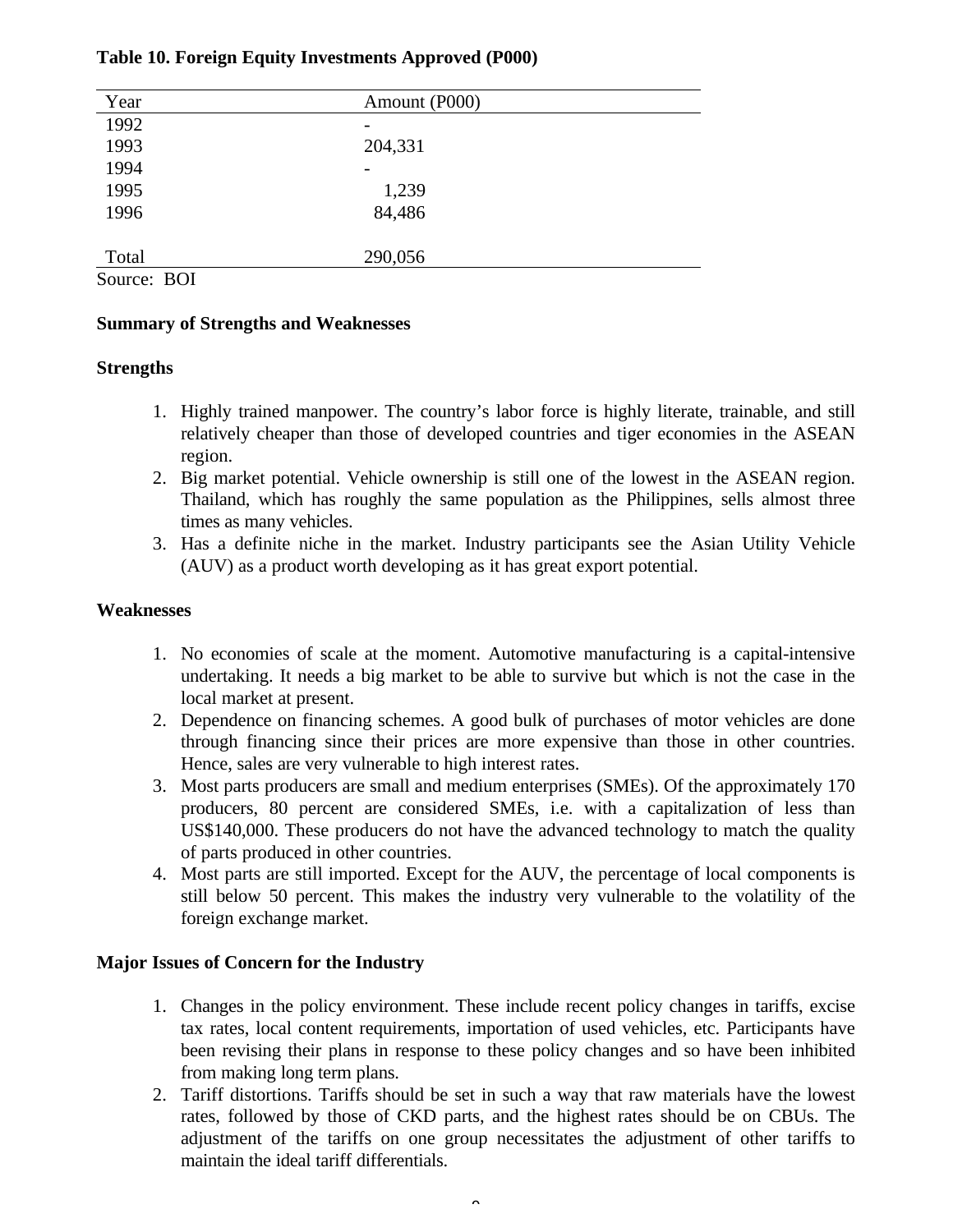- 3. Importation of used cars. The market has severely contracted due to the Asian Financial Crisis. With the present tariff rate on CBUs, locally produced vehicles cannot compete with cheap second hand cars.
- 4. Extension of Trade Related Aspects of Investments Measures (TRIMS) from 2000 to 2005. The TRIMS agreement under the General Agreement on Tariffs and Trade (GATT) is due to expire by year 2000. This means that the government cannot impose Foreign Exchange Credits and Minimum Local Content after then. The industry would like this agreement extended until 2005.
- 5. Unequal/Unfair treatment of all Development Program participants. Participants in the Car Development Program are questioning the incentives being offered to the comebacking Ford Motor Company, saying that everyone should be allowed to compete on equal footing. In the same vein, participants of the MDP say that they are at a disadvantage since they can only import under a higher tariff category whereas their non-Program competitors can do so under a lower tariff category.

## **Likely Impact of EVSL on the Philippine Automotive Industry**

The most obvious and most feared consequence of an early liberalization of the automotive industry is an over-crowded market. This is expected as established automotive companies desiring to expand offshore operations will be able to set up shop freely. The positive effect of this heightened competition is that manufacturers will be forced to produce lower priced but high quality products to the advantage of the consumer. On the other hand, this will also have the undesired effect of having some local companies bowing out of the market should they be unable to keep in step with the competition.

The expected benefit of liberalization is likewise the easier access to high quality but low priced raw materials and other inputs from other APEC economies. This could lead to better profit margins, more competitive products, and more sales for the industry as sales seem to be price elastic.

A more liberalized automotive industry will, in the long run, promote better terms of trade with other APEC economies with regard to motor vehicles and vehicle parts. Such terms of trade will undoubtedly bring about technology transfer from more advanced APEC economies such as the US, Japan and South Korea. It should also lead to a rationalization and harmonization of standards on safety and environmental protection.

### **Proposed EVSL Action Plan for the Automotive Industry**

### **Specific Measures**

### **A. Identification and Liberalization of Trade and Investment Measures**

The first things that come to mind when one talks of liberalization is, undoubtedly, tariff reduction and deregulation – the elimination of restrictions for entry. Both are current issues in the Philippine Automotive Industry and will be tackled in the succeeding sections.

### **Tariff Reduction**

Parts and components producers are one in saying that tariffs on their products should not be reduced earlier than what is stipulated in the Tariff Reduction Program (TRP). In fact, they are batting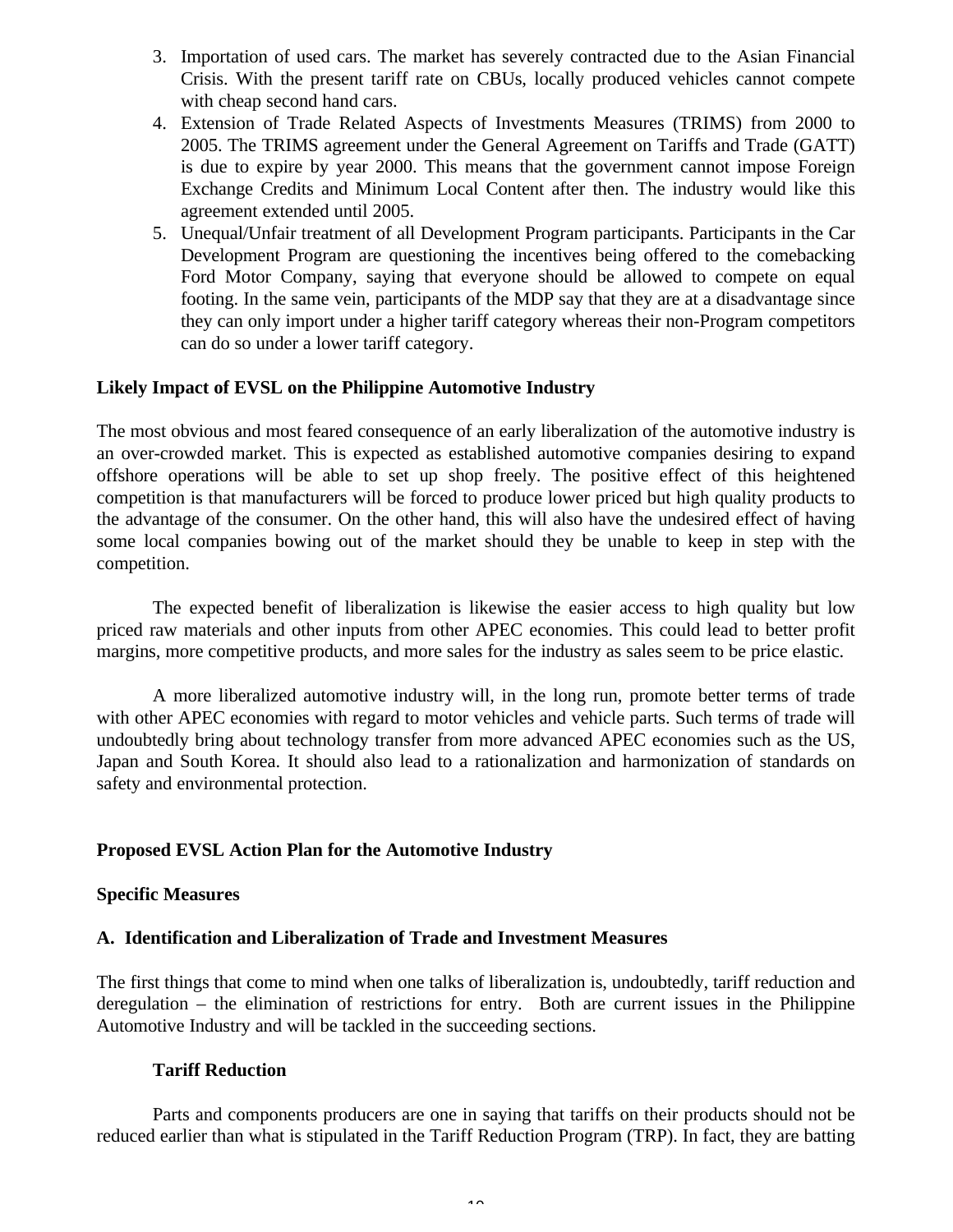for an even slower tariff reduction program, saying that our tariffs are already low compared with our ASEAN neighbors so that a further reduction is a step backward in levelling the playing field.

Another reason for the clamor is the imbalance that such a tariff reduction can create. Parts and components producers cited a recent policy of the government (EO no. 264) reducing tariffs on completely knocked down (CKD) packs from 20 percent to 30 percent. Since the tariffs on their raw materials remained at 10 percent to 30 percent, this put them at a disadvantage against their foreign competitors. The compromise done was to bring this up to 7 percent through EO no. 465, but this, they say, is still low compared to the tariffs they pay for their raw materials.

Some of the parts and components producers actually suggested accelerated tariff reduction on some raw materials not locally produced. For example, the Tire Manufacturers Association of the Philippines (TMAP) is proposing that tariffs on synthetic rubber, natural rubber, nylon cord, beadwire, steelcord, Resorcinol/Rosnic, Phenylediamine, Benzothiazole, Rosin, tar, rubber accelerator, compound stabilizer, plasticizer, non-plasticized cellulose, clay, and paraffin wax be reduced to 0 percent right away since there are no local producers of these raw materials.

Contrary to the parts and components producers, assemblers of motor vehicles are against the lowering of tariffs on completely built up units (CBUs) relative to CKD tariffs. They say that they need a difference of at least 37 percentage points between CKD and CBU tariffs to be able to remain in business as assemblers. Otherwise, it would be much cheaper to import assembled cars, thus killing also the local parts producers.

The only automotive items recommended for earlier liberalization are CKD engine parts for motorcycles, as there are no current nor prospective local suppliers of these parts and the tariffs on CBU motorcycles of an engine displacement of 1,000 cc or higher, since there are no assemblers of these bigger motorcycles. However, the participants of the Motorcycle Development Program think that they may not be able to avail of the lower tariff on engine parts if it is only allowed under HS Code 8407 yet they are constrained to import under HS Code 8711. The participants again, however, are wary that setting a lower tariff for these products alone could be abused and pave the way for misdeclared items.

### **Elimination of Non-Tariff Measures (NTMs)**

*Local content requirements*. Parts producers are clamoring for a gradual increase in the local content requirement of all vehicles. They say they will even work for an exemption from our WTO commitment to abolish this NTM by 2004. They think this is vital to the survival of the Parts and Components industry that may not still be globally competitive by 2004. They are proposing the following schedule:

| <b>YEAR</b> | CARS | <b>AUV</b> |
|-------------|------|------------|
|             |      |            |
| 1998        | 45   | 60         |
| 1999        | 48   | 60         |
| 2000        | 50   | 70         |
| 2001        | 52   | 70         |
| 2002        | 55   | 80         |
| 2003        | 58   | 80         |
| 2004        | 60   | 80         |
| 2005        | 62   | 80         |
|             |      |            |

| Table 11. Proposed Schedule of Local Content Requirement (percent) |  |  |
|--------------------------------------------------------------------|--|--|
|--------------------------------------------------------------------|--|--|

Source: MVPMAP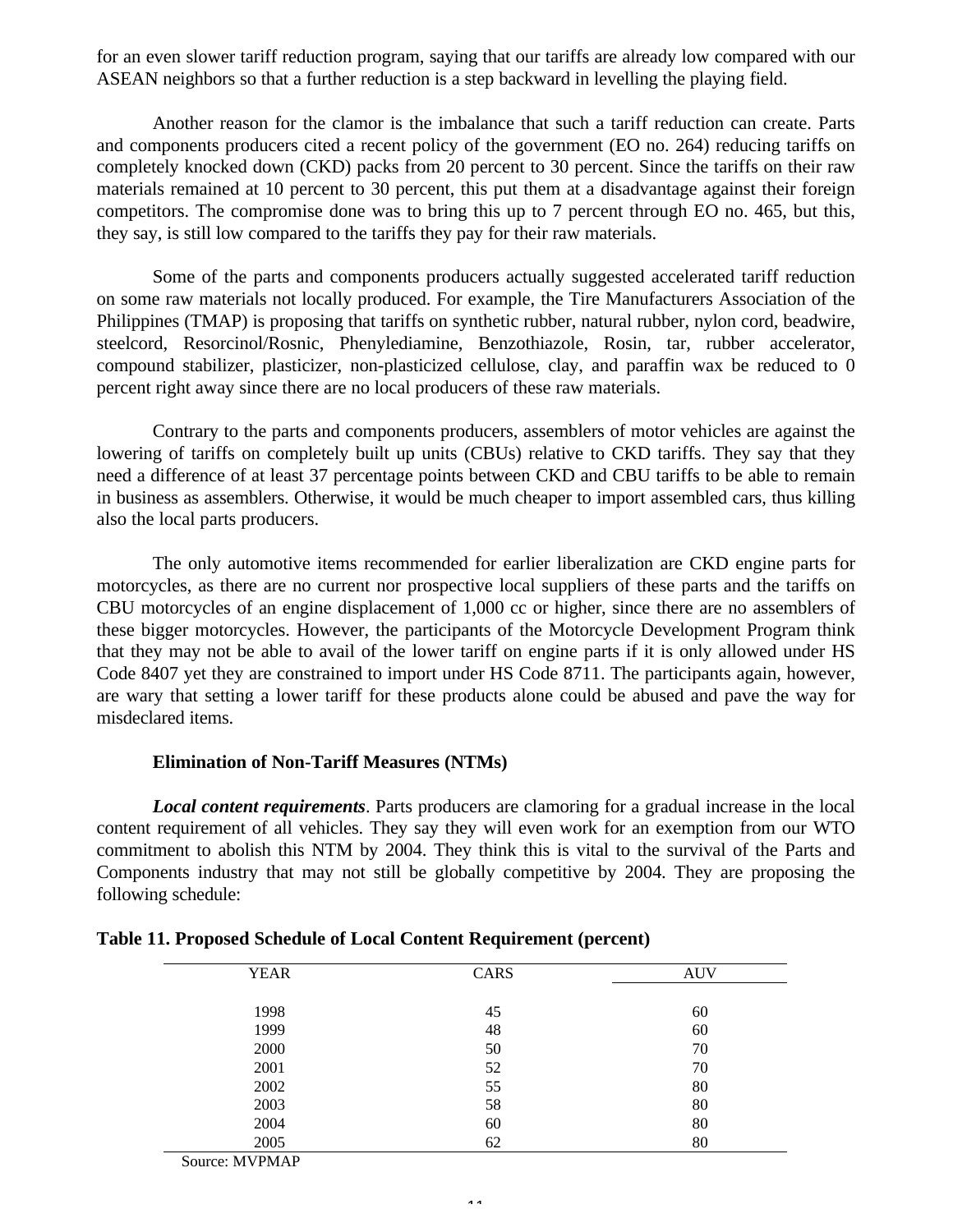After year 2005, the MVPMAP is uncertain whether they will be asking for another extension of the local content requirement.

*Foreign Exchange Credits*. Assemblers are required to generate, through exports, a percentage of their foreign exchange requirements for the importation of CKD parts. Parts producers would like this NTM moderately increasing as assemblers will be constrained to consider making use of more locally sourced parts or to increase their foreign exchange credits. They are proposing the following:

| <b>YEAR</b>    | <b>Required FEE</b> |  |
|----------------|---------------------|--|
| 1998           | 50                  |  |
| 1999           | 55                  |  |
| 2000           | 60                  |  |
| 2001           | 65                  |  |
| 2002           | 67                  |  |
| 2003           | 70                  |  |
| 2004           | 72                  |  |
| 2005           | 74                  |  |
| Source: MVPMAP |                     |  |

**Table 12. Proposed Schedule of Foreign Exchange Earnings (FEE) in percent**

*Limits on Number of Program Participants*. Assemblers are against the opening of the programs to more participants citing the lack of economies of scale at the moment as the main reason. Parts and components producers, on the other hand, welcome the addition of more manufacturers for as long as these will target mainly the export market. This is because they think that the export potential of local parts is good especially if these are made through joint ventures with Original Equipment Manufacturers (OEMs).

*Ban on importation of used cars and trucks*. All participants would also like this NTM retained until they are able to achieve economies of scale, as locally produced vehicles cannot compete with cheaper second hand cars. The local second hand market is already eating up a share of the automotive market and so allowing imported second hand cars will only worsen the situation. At present, the only items that may be imported as used vehicles are trucks (commercial vehicles of over 6 tons gross vehicle weight).

*Ban on right-hand drive vehicles*. Participants are also against the lifting of this NTM. Aside from competing with locally produced vehicles, these pose a hazard on the safety of motorists as our road systems and traffic regulations are not suited to these vehicles.

### **B. Programs to be Implemented by the Government and the Industry**

### **By the Government**

*Greater Transparency and Unity in the Formulation of Policies.* It cannot be denied that the government has been sensitive to the needs of the automotive industry, holding consultations with the participants regarding important policy issues. However, it seems that the policy objective that guides the government's program for developing the industry is not very clear to them – that is why they perceive that the policy environment is constantly changing. Aside from this, there is also a need for the government to get its act together. The different units like the DOF, NEDA, DTI-BOI, TRM, etc. should send signals to the industry consistent with the unified stand of the government on the issues.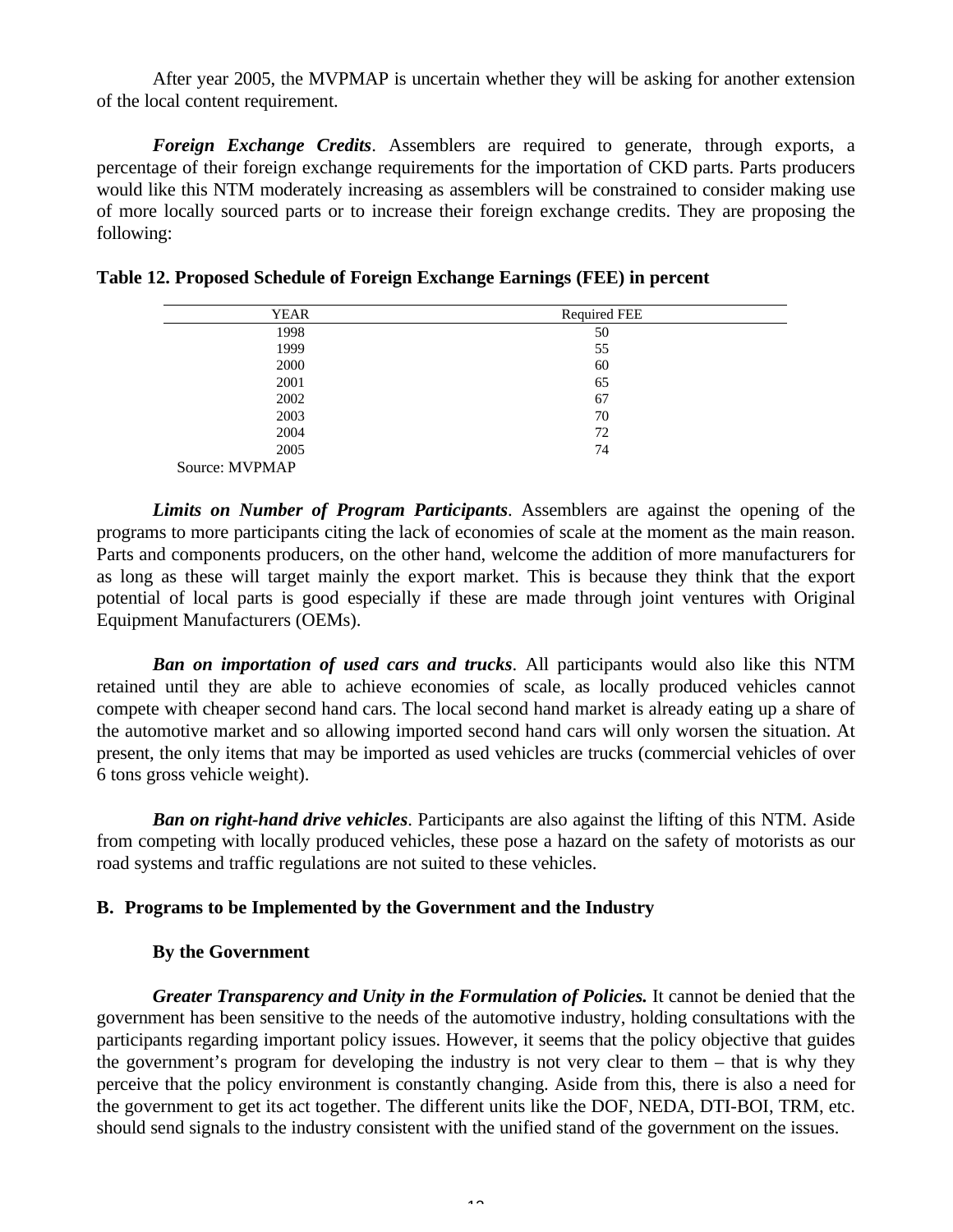*Strict Enforcement of MVDP Guidelines.* The Association of Consolidated Automotive Parts Producers of the Philippines, Inc. (ACAPP) says that the latest audit conducted for the Local Content Requirement was for 1994 and that new comers in the People's Car category were allowed to import their CKD needs without fulfilling the requirement. This gives the wrong signal to the participants about the seriousness of government's efforts to help the industry.

## **By the Industry**

*Greater Participation in the Consultation Processes.* Because they perceive that consultations are mere formalities preceding a done deal, some industry participants hesitate to air out their concerns during meetings. Government needs their inputs, especially in negotiations with other countries on programs that encompass a regional trade bloc such as AFTA and APEC.

*Greater Cooperation among Participants.* The industry, like the government, should get its act together. Companies should try to pool their resources for some programs that could benefit the entire industry. As in other industries, they could set up an Industry Development Fund or training and testing facilities that would otherwise be very expensive for one or two participants to initiate and maintain. Noteworthy in this regard is the effort of the Motorcycle Development Program Participants Assn., Inc. to consolidate their marketing thrusts to be able to better develop particular segments of their market.

## **C. Facilitation Measures**

# **Harmonization of Standards and Regulations**

In the area of harmonization of automotive standards, two positions were forwarded. ACAPP says that they are not in a position to participate in that initiative because "parts producers are subservient to the standards and regulations established by its OEM customers<sup>3</sup>." The Philippine Automotive Federation, Inc. (PAFI) on the other hand, says that it is acceptable in principle. However, it sets the condition that the activities in this regard be synchronized with on-going activities of the APEC Transportation Working Group (TPT-WG) and that the setting up of any new body of standards should consider the activities of existing organizations and working groups.

Philippine industry representatives realize that they have to participate in the harmonization of standards sooner or later if they are really serious about targeting the export market. As such, they have been discussing harmonization of Emission and Safety Standards as part of AFTA. It would be to the best interest of all if these were taken into account before any new agreements with a larger trading bloc such as APEC are entered into.

## **Harmonization of Customs Procedures**

In the area of harmonization of customs procedures, everyone subscribed to the idea that it would be to the best interest of the industry to participate in this initiative as the improvement and modernization of customs procedures will help create an environment conducive to investments in the industry. These measures, however, should also respect the present efforts being done in this regard under the AFTA framework since discussion at the Working Group level is already on going.

<sup>&</sup>lt;sup>3</sup> ACAPP position regarding the EVSL Program of APEC. 16 April 1998.